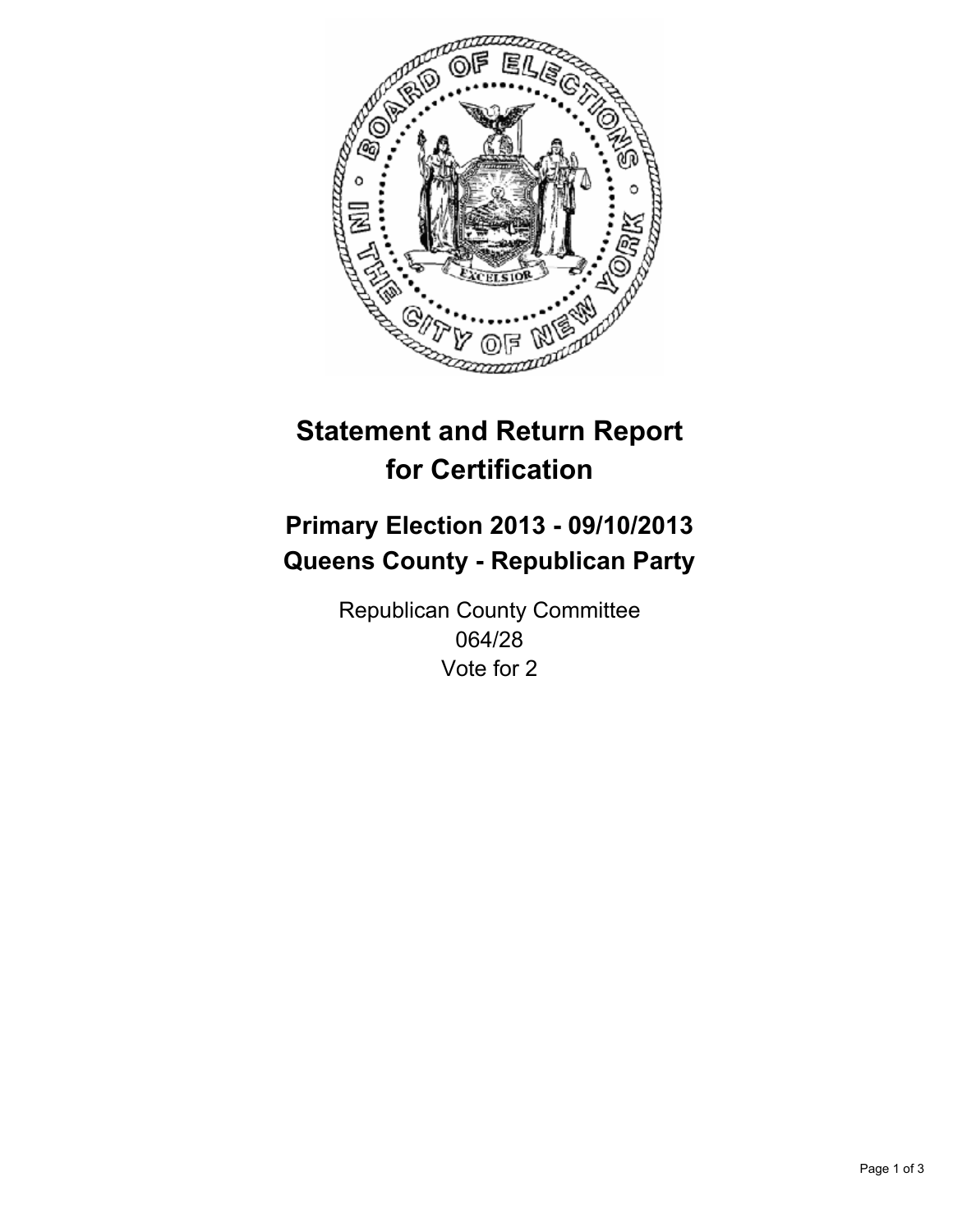

### **Assembly District 28**

| 0        |
|----------|
| 5        |
| 0        |
| $\Omega$ |
| $\Omega$ |
| 15       |
| 17       |
| 22       |
| 11       |
| 65       |
|          |